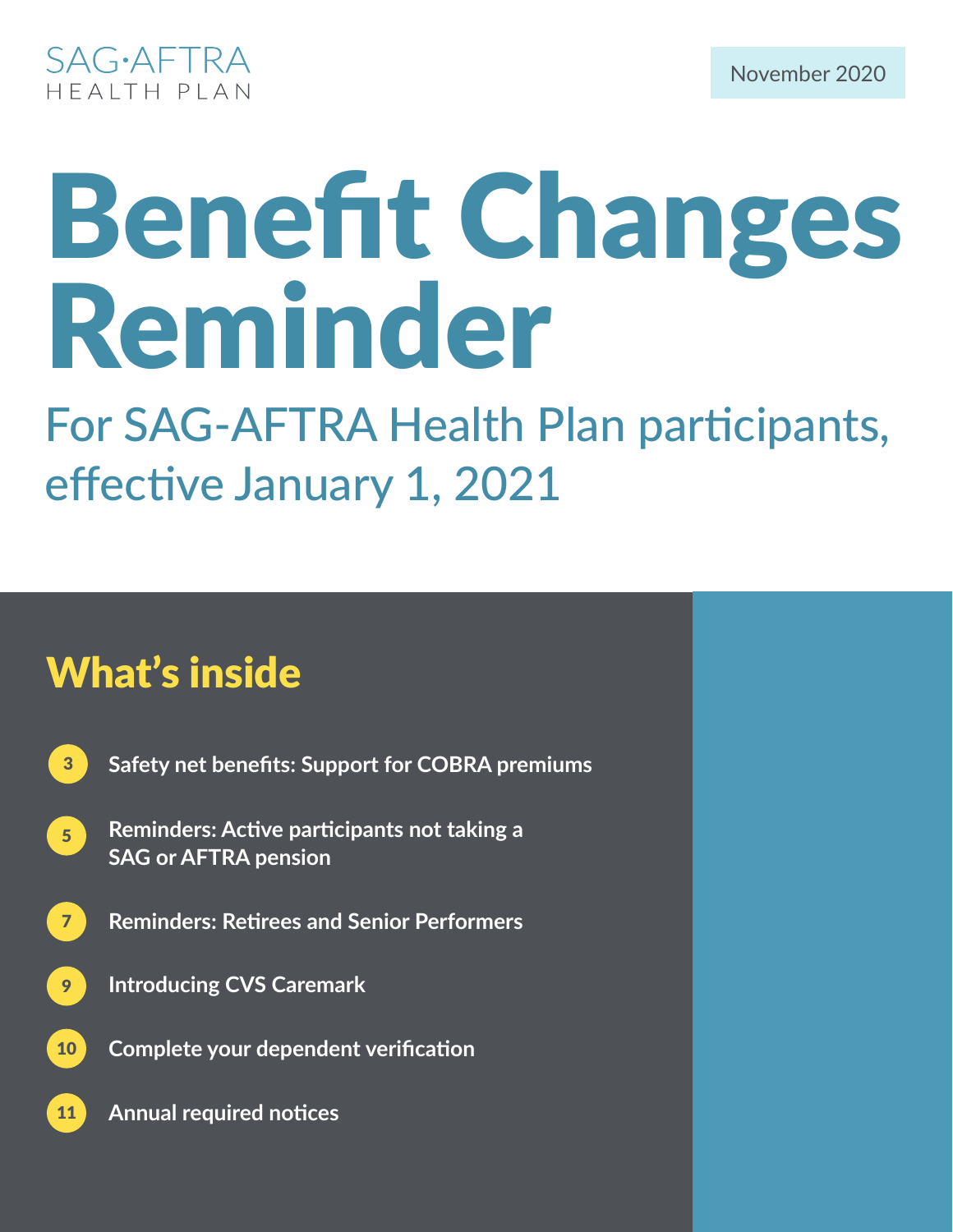# Getting you ready for 2021 benefits

In August, the SAG-AFTRA Health Plan announced many changes, which affect people in different ways, as we restructure our benefit offerings to ensure the Plan's long-term viability.

We hope you attended a webinar to learn more about the changes, why they are necessary, and what it all means for you and your eligible dependents. Be sure to check out the Plan's online FAQs at **sagaftraplans.org/health/2021changes/FAQ**.

This newsletter provides more information about key Plan benefits and includes reminders and frequently asked questions for both active Plan participants and Retirees / Senior Performers. We've organized the information by topic and audience, so check out What's inside on page 1, and jump to the pages most relevant to you.

| For information on                                           | <b>Phone</b>   | <b>Online</b>                          |
|--------------------------------------------------------------|----------------|----------------------------------------|
| <b>Via Benefits</b><br><b>Medicare-eligible participants</b> | (833) 981-1280 | my.viabenefits.com/sagaftrahp          |
| <b>Via Benefits</b><br><b>Participants under age 65</b>      | (833) 963-1230 | marketplace.viabenefits.com/sagaftrahp |
| <b>SAG-AFTRA Health Plan</b>                                 | (800) 777-4013 | sagaftraplans.org/health               |
|                                                              |                |                                        |

Reach out to our partner, Via Benefits, or contact the Plan if you have questions.

**For up-to-date information about our programs, visit sagaftraplans.org/health/2021-changes/overview**.

#### Check out your newly designed Benefits Manager account

We encourage you to log in to Benefits Manager regularly at **my.sagaftraplans.org/health**. Once there, you'll see an updated look, but everything else is the same. Through your Benefits Manager account you can:

- Confirm your benefit period dates.
- Keep track of your reported covered earnings and alternative days worked.
- Pay your Plan premiums.
- Check your claims and progress toward meeting your deductible.
- Update your personal information, address and dependents.
- Send secure messages to the Plan.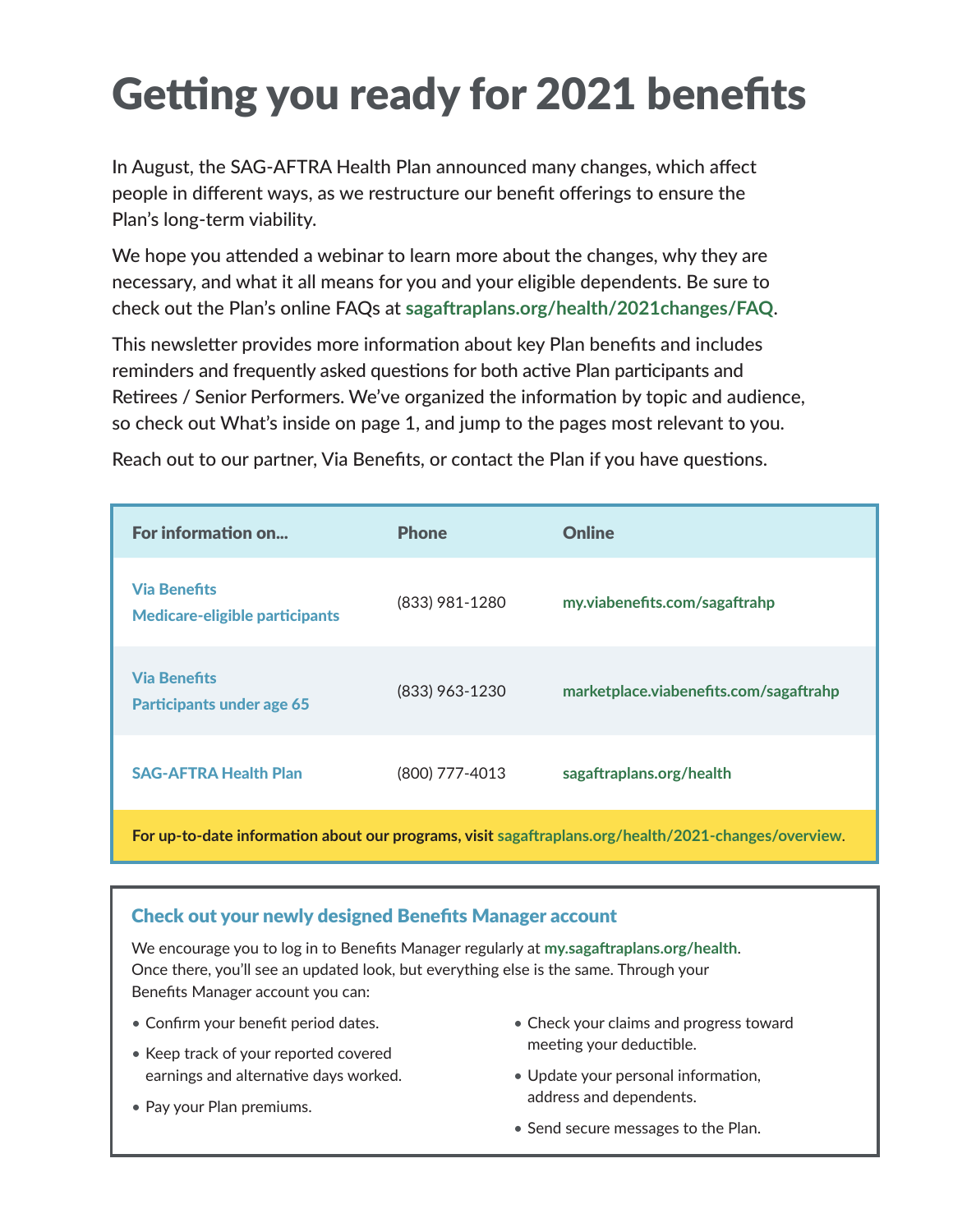# Safety net benefits: Support for COBRA premiums

When you're not able to maintain eligibility for your next benefit period, you can continue your SAG-AFTRA Health Plan coverage through COBRA. You also may be eligible for the Plan's new COBRA assistance benefits. These programs offer participants the opportunity to enroll in COBRA coverage and pay **significantly reduced** COBRA premiums. See page 4 for 2021 COBRA rates.

# Temporary COBRA Relief program

This temporary program is offered to participants who are losing coverage because they don't meet the Plan's eligibility criteria (covered earnings or alternative days), most likely as a result of the COVID-related production shutdown. Participants are eligible for this temporary benefit if they meet the following requirements:

- 1. You lose coverage for one of the benefit periods beginning on January 1, 2021 or April 1, 2021.
- 2. During your most recent base earnings period you:
	- Had at least \$13,000 in reported covered earnings (applies for current Plan I and Plan II participants), **OR**
	- Worked at least 50 eligibility days and are losing coverage based on alternative days eligibility (applies for current Plan II participants).
- Get more details about the temporary COBRA Relief program, including premiums, at **sagaftraplans.org/health/2021changes/FAQ**.

**Note:** This benefit is not available to employees of SAG-AFTRA, the SAG-AFTRA Foundation, the SAG-Producers Pension Plan and the AFTRA Retirement Fund.

# Extended Career COBRA

This long-term program is for performers working continuously in the industry but who may work and earn less than anticipated during a given year.

If you enroll, you'll pay 20% of the COBRA premium in effect at the time you lose coverage. You're eligible if you meet the following requirements.

- 1. You lose coverage for your next benefit period.
- 2. You had at least \$20,000 in reported covered earnings during your most recent base earnings period.
- **3.** You have the required extended career credits:
	- With at least 12 credits, you receive the reduced COBRA rate for up to 12 months, **OR**
	- With 20 or more credits, you receive the reduced COBRA rate for up to 18 months.
- $\ominus$  Get more details about the Extended Career COBRA benefit at **sagaftraplans.org/ health/2021-changes/COBRA-other-healthinsurance-options**.

**Note:** This benefit is not available to Station Staff, Roster Artists, Retirees receiving a SAG or AFTRA pension, Senior Performers, or employees of SAG-AFTRA, the SAG-AFTRA Foundation, the SAG-Producers Pension Plan and the AFTRA Retirement Fund.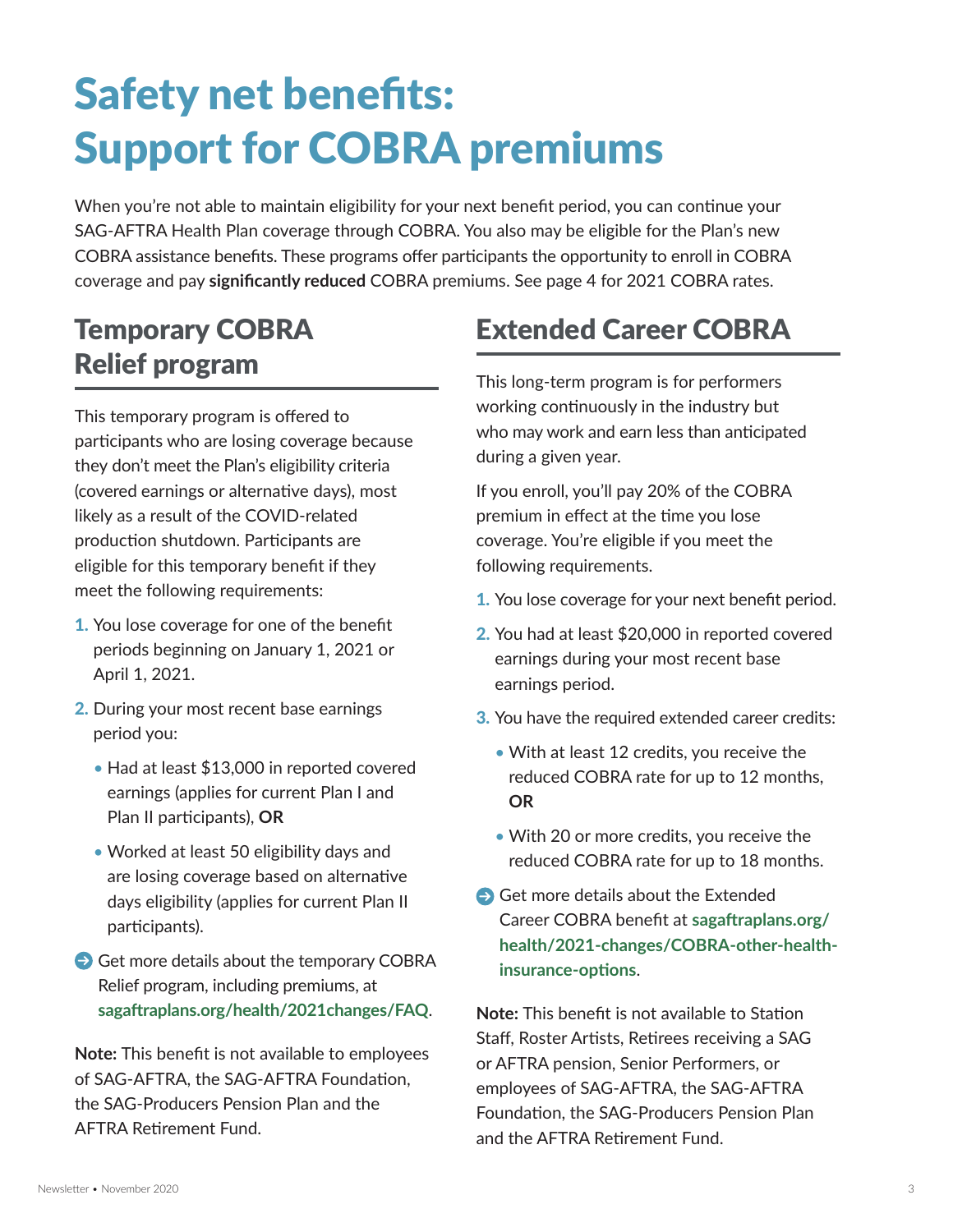### (**C)** FAQ:

#### **How do I accumulate extended career credits?**

As a part of the new Extended Career COBRA benefit, you receive an extended career credit each time you meet the Plan's earnings requirements and qualify for 12 months of coverage. Your current age and service credits will be converted to extended career credits.

You can view and keep track of your extended career credits through Benefits Manager at **my.sagaftraplans.org/health**.

### $\nabla$  Take action

**If you don't qualify for January 1, 2021 coverage**

- You'll receive a COBRA notice from the Plan in mid-November.
- Your notice will confirm your eligibility for one of these programs and, if you're eligible, list your reduced premiums.
- If you decide COBRA is right for you, enroll by the deadline included with your COBRA offer.

#### **Via Benefits can help you compare your options.**

Call (833) 963-1230 to speak with a benefit advisor, or go to **marketplace. viabenefits.com/sagaftrahp**.

|                                                   | <b>Temporary COVID</b><br><b>Relief program</b><br>premiums |        | <b>Extended Career</b><br><b>COBRA premiums</b> |                   | <b>Regular COBRA</b><br>premiums |                   |
|---------------------------------------------------|-------------------------------------------------------------|--------|-------------------------------------------------|-------------------|----------------------------------|-------------------|
|                                                   | Plan 1                                                      | Plan 2 | Plan 1                                          | Plan <sub>2</sub> | Plan 1                           | Plan <sub>2</sub> |
| <b>Participant only</b>                           | \$184                                                       | \$184  | \$192                                           | \$192             | \$959                            | \$756             |
| <b>Participant plus</b><br>one dependent          | \$333                                                       | \$333  | \$340                                           | \$340             | \$1,700                          | \$1,307           |
| <b>Participant plus two</b><br>or more dependents | \$467                                                       | \$467  | \$474                                           | \$474             | \$2,370                          | \$1,807           |

### 2021 COBRA rates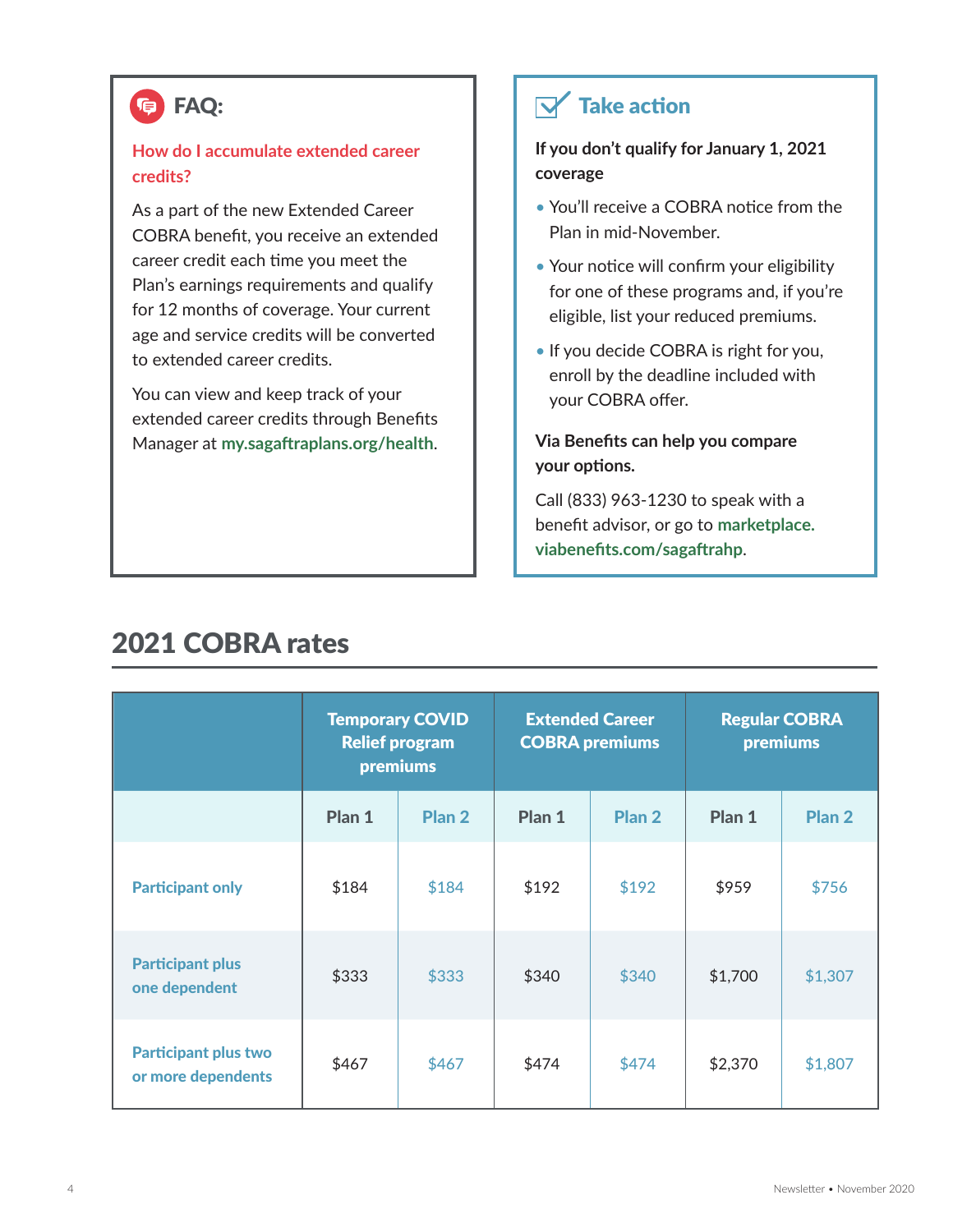# Reminders: Active participants not taking a SAG or AFTRA pension

## New Plan earnings thresholds will apply for your next benefit period

As a part of the Plan's restructuring, new covered earnings and alternative days eligibility thresholds apply as we evaluate your eligibility for coverage. Refer to **sagaftraplans.org/ health/2021-changes/overview** for details.

The new eligibility criteria will apply for different participants at different times, based on your benefit period date. If you meet one of the requirements, you'll qualify for 12 months of coverage, starting with your next benefit period.

### $\nabla$  Take action:

**If your next benefit period begins January 1, 2021…**

- Watch for your enrollment guide in mid-November.
- Complete the three-step enrollment process:
	- **1** Enroll through Benefits Manager at **my.sagaftraplans.org/health**.
	- 2 Verify your dependents' other health plan coverage (see page 10 for more information).
	- **3** Pay your quarterly premium.

| Your next benefit period begins                                                                          | The Plan evaluates your reported covered earnings /<br>alternative days eligibility from |  |  |  |
|----------------------------------------------------------------------------------------------------------|------------------------------------------------------------------------------------------|--|--|--|
| <b>January 1, 2021</b>                                                                                   | October 1, 2019 - September 30, 2020                                                     |  |  |  |
| <b>April 1, 2021</b>                                                                                     | January 1, 2020 - December 31, 2020                                                      |  |  |  |
| <b>July 1, 2021</b>                                                                                      | April 1, 2020 - March 31, 2021                                                           |  |  |  |
| <b>October 1, 2021</b>                                                                                   | July 1, 2020 - June 30, 2021                                                             |  |  |  |
| The Plan will mail you a notice of qualification about six weeks before your next benefit period starts. |                                                                                          |  |  |  |

#### Here's how it works: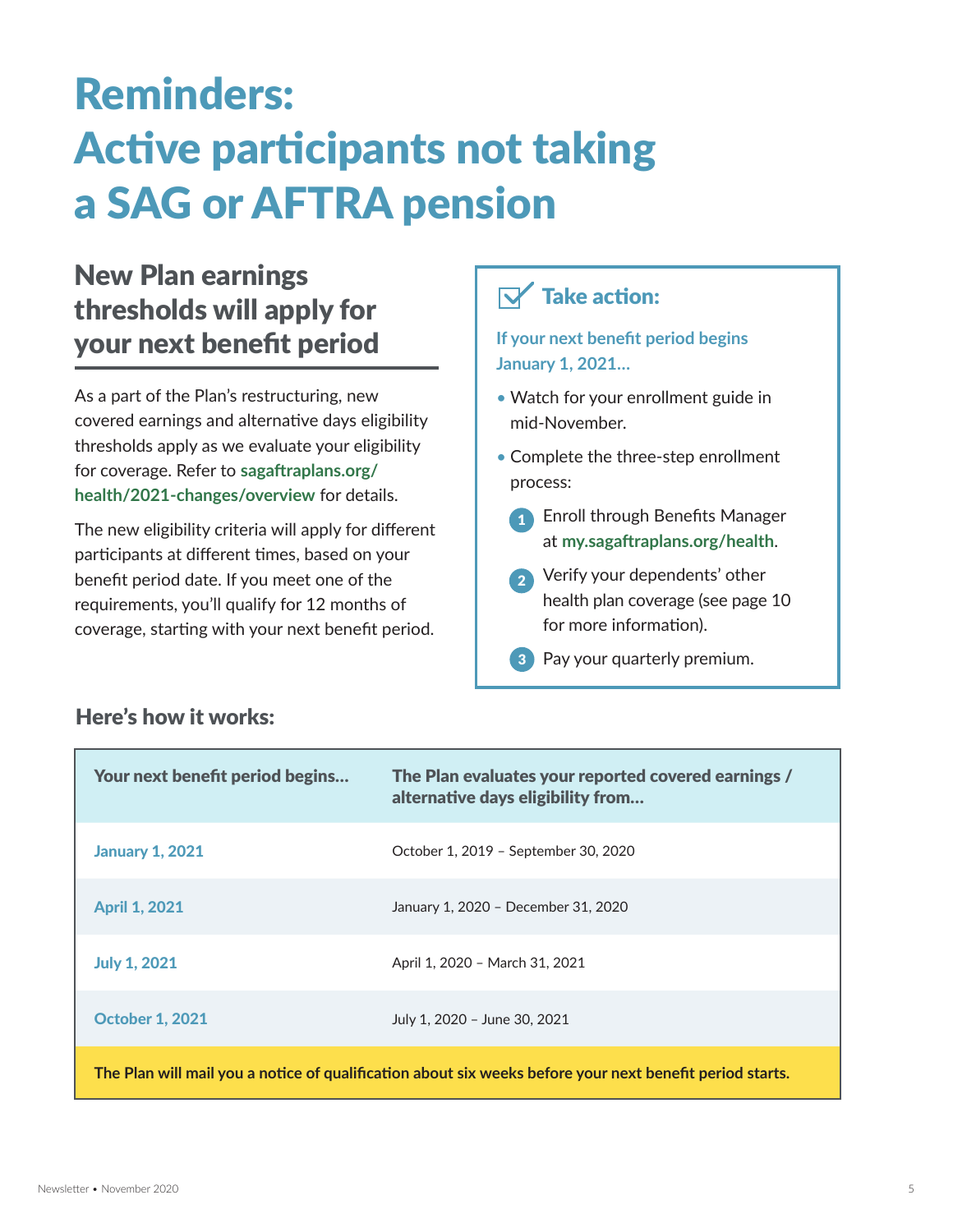# Plan coverage runout in 2021

Participants with April 1, July 1, or October 1 benefit periods will continue their Plan I or Plan II coverage until the end of their current benefit period (March 31, June 30, or September 30, 2021). **You don't need to take action at this time**, but remember, the 2021 premiums (below) will start in January.

# 2021 premiums

Beginning January 1, 2021, participants will pay the following quarterly premiums for Plan coverage:

| <b>Participant only</b>                           | \$375 per quarter |
|---------------------------------------------------|-------------------|
| <b>Participant plus</b><br>one dependent          | \$531 per quarter |
| <b>Participant plus two</b><br>or more dependents | \$747 per quarter |

You can pay your premiums through Benefits Manager at **my.sagaftraplans.org/health**, by phone at (800) 777-4013, or by mail.

#### New York office closing

This fall, the Plan will close the SAG-AFTRA office on 275 Madison Avenue. Due to the continued uncertainty of COVID-19, workfrom-home initiatives and the expiration of our lease, the trustees made this fiscally responsible decision.

New York office staff remain employed with the Plan, and you may reach them at the same phone numbers.

Please direct any mail to the Burbank office:

3601 West Olive Ave. Burbank, CA 91505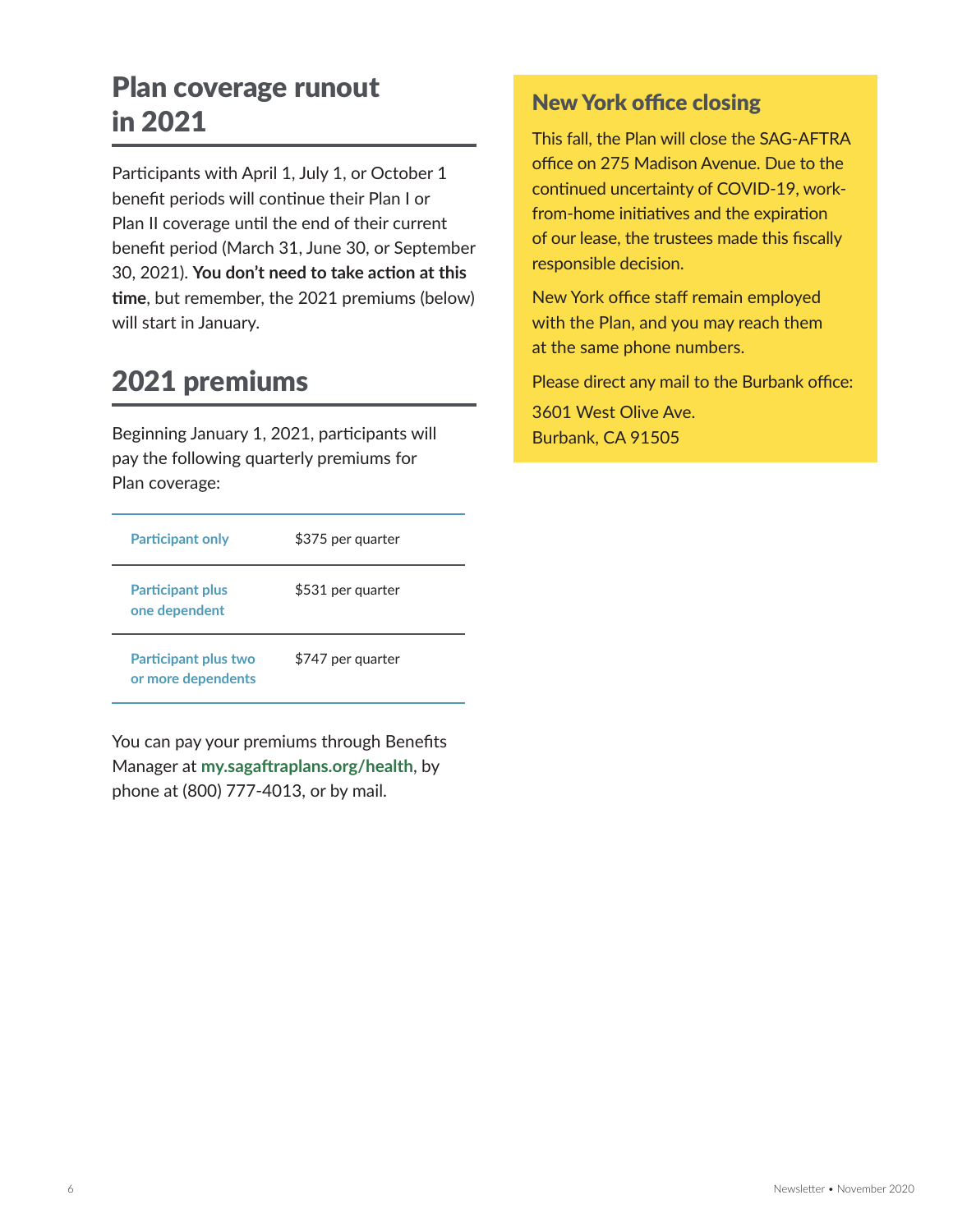# Reminders: Retirees and Senior Performers

The Plan mailed your notice of qualification for 2021 benefits in mid-October. Be sure to contact us if you didn't receive your notice; you can also go to Benefits Manager at **my.sagaftraplans.org/health** to verify your Plan eligibility. If you're no longer eligible for the SAG-AFTRA Health Plan (active plan), please see the highlighted box directly below.

#### Take action:

By December 31, 2020:

#### **Enroll yourself and your Medicare-eligible spouse**

- Contact Via Benefits at (833) 981-1280 to talk with a benefit advisor, explore your options and decide what's right for you.
- Complete your enrollment with Via Benefits.

#### **Senior Performers with non-Medicareeligible dependents**

• Your dependents may be eligible for enrollment with the SAG-AFTRA Health Plan. If so, you'll receive their enrollment guide in late November.



#### **What is a Health Reimbursement Account?**

Senior Performers are eligible for a new benefit — the SAG-AFTRA Health Plan Senior Performers Health Reimbursement Account, or "HRA." When you enroll in a Via Benefits medical plan, you'll receive an HRA. The SAG-AFTRA Health Fund credits money to your account, which you can use to pay for eligible healthcare expenses, including your Via Benefits plan premiums and Medicare premiums.

Go to **sagaftraplans.org/health/2021 changes/receiving-my-pension** to learn more and see how much the Fund will credit to your account. Talk with a Via Benefits benefit advisor if you have questions about this new HRA benefit.

#### Opportunity to select a Medicare plan with Via Benefits

The Plan has aligned our annual enrollment period for Retirees and Senior Performers with Medicare's open enrollment — October 15 to December 15, 2020. Retirees and Senior Performers moving into the new Via Benefits program will have many options to enhance their Medicare coverage, including Medicare Advantage plans.

Call Via Benefits at (833) 981-1280, or go to **my.viabenefits.com/sagaftrahp** to see the plans that may best fit your needs.

**The deadline for making your decisions and enrolling is December 15, 2020.**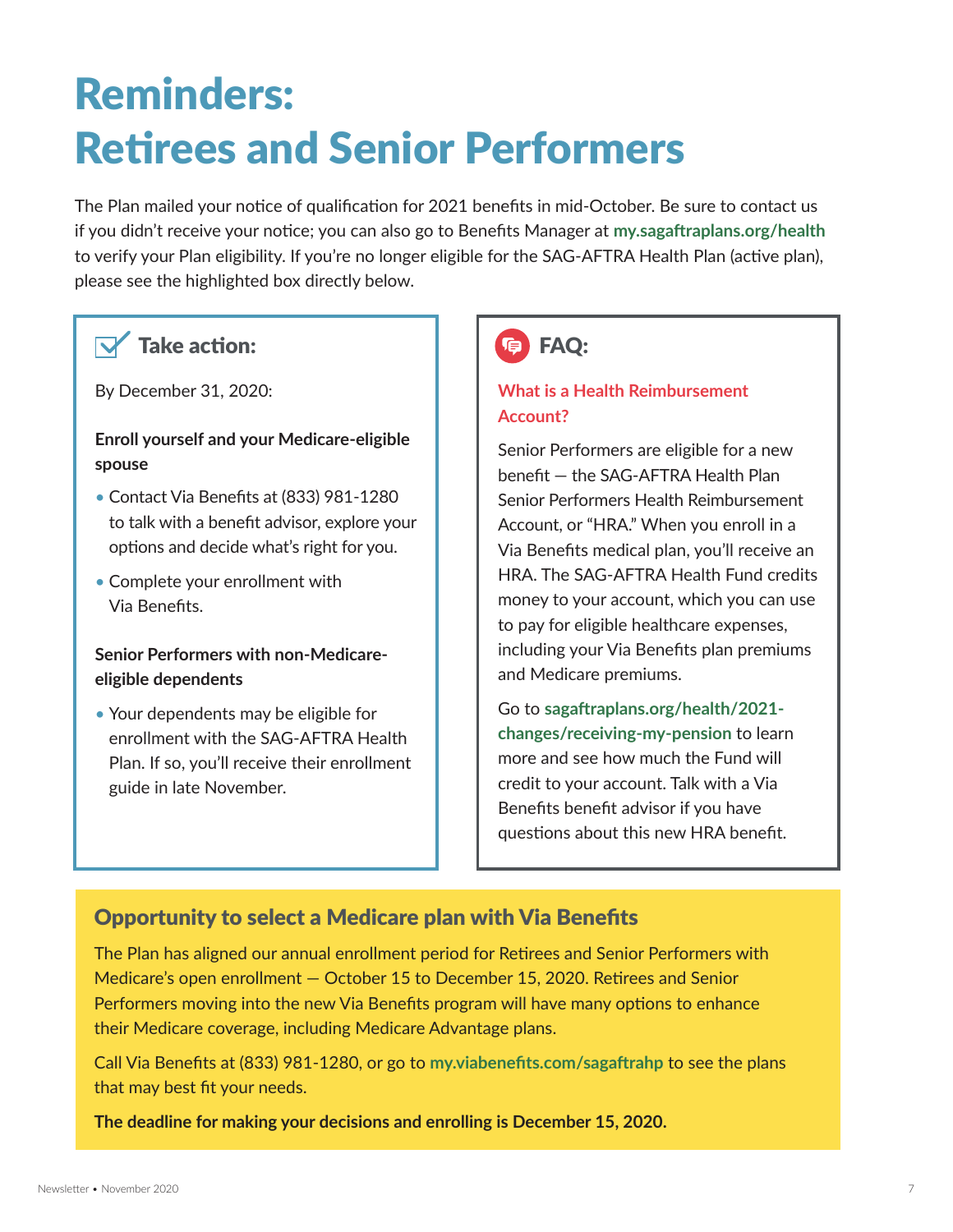### $\nabla$  Take action:

**For Retirees or Senior Performers who qualified for the active SAG-AFTRA Health Plan effective January 1, 2021**

- You'll receive your enrollment guide in late November with all the details and instructions for our three-step enrollment process.
- Complete the enrollment process by December 31, 2020.
- Remember, 2021 Plan premiums will apply. See page 6 for the premiums.

### $\nabla$  Take action:

**For Retirees and Senior Performers running out their current Plan coverage later in 2021**

- Check the notice of qualification you received in October for your coverage runout date (March 31, June 30 or September 30).
- Note that the 2021 Plan premiums will apply starting January 1, 2021. See page 6 for the premiums.
- You'll get more information from the Plan about six weeks before your coverage runout date.

### Changes to how you pay your Plan premiums

Beginning January 1, 2021, the Plan will no longer deduct premiums from Senior Performers' and Retirees' pension plan benefits. If you qualify for the active SAG-AFTRA Health Plan, here's how you can make your quarterly premium payment:

- Pay with a credit or debit card through Benefits Manager at **my.sagaftraplans.org/health**.
- Set up quarterly account payments from your bank account; you can complete this process through Benefits Manager.
- Pay by phone with a credit or debit card; call (800) 777-4013.
- Pay by check through the mail.

**Be sure to pay your premium by December 31, 2020.**

**Note:** Retirees and Senior Performers who enroll in a Via Benefits Medicare Exchange plan will pay premiums directly to that plan.

#### Annual questionnaire for surviving spouses

Every year, the Plan asks surviving spouses to verify their current marital status. Surviving spouses will receive the annual questionnaire in the mail. Return it to the Plan by December 31, 2020. Your coverage will not be extended in 2021, until we receive a completed copy.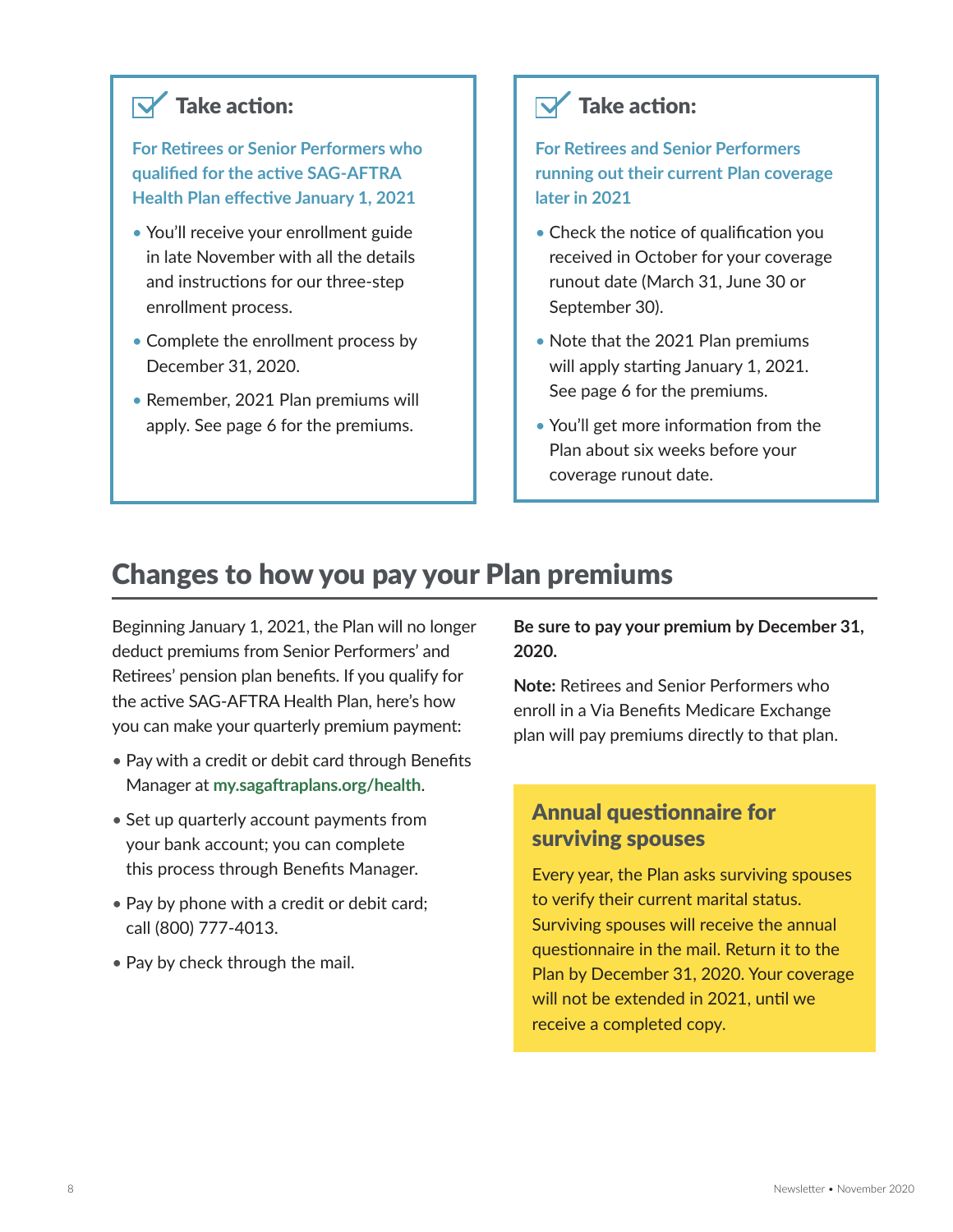# Introducing CVS Caremark

Starting January 1, 2021, the Plan has a new pharmacy benefit manager — CVS Caremark. You'll receive more information directly from CVS Caremark, which will describe any differences in coverage for your current medications, or whether your doctor needs to request prior authorization for a medication.

Beginning November 9, you can contact the CVS Customer Care line at (833) 741-1361 and ask general questions about the medications you're taking. You'll also be able to use the CVS Caremark website at **sagaftraplans.org/health/ cvs** to see how much your drugs cost and to find the nearest in-network pharmacy.

Watch for details in your mail and email.

#### IMPORTANT note for Retirees and Senior Performers

If you're moving into the new Via Benefits program, be sure to discuss your current prescription drug needs with a benefit advisor. They can help you determine the steps you need to take to transition your current Express Scripts prescriptions to the plan(s) you select through the Via Benefits Medicare Marketplace.

#### Time for your flu vaccine!

This year, especially as we get back to work, it's more important than ever to get your flu vaccine, to keep yourself healthy and protect others from getting sick! Be sure to ask your doctor's office about getting your flu vaccine, or find a pharmacy near you.



**With the change from Express Scripts to CVS Caremark, will I have to use a CVS pharmacy for my prescriptions?**

You don't have to use CVS-branded pharmacies to fill your short-term prescriptions. CVS pharmacies are just one option. The CVS Caremark network includes 68,000 pharmacies such as Duane Reade, Walgreens, Vons and local pharmacies.

#### **How do I transition my maintenance medication to CVS Caremark?**

Your mail-order prescriptions with available refills will be transferred from Express Scripts to CVS Caremark. If you need refills close to the end of the year, make sure to fill them with Express Scripts prior to December 31, 2020.

To make it easy for maintenance medications, the Plan allows two 30-day refills at any pharmacy in the national CVS Caremark network. After that, you need to fill your 90-day medications through CVS Caremark Mail Service Pharmacy or at a CVS retail pharmacy location.

CVS Caremark will assist you through the transition process, and we encourage you to contact the CVS Customer Care line at (833) 741-1361 in early December to ensure there is no disruption to your current prescriptions.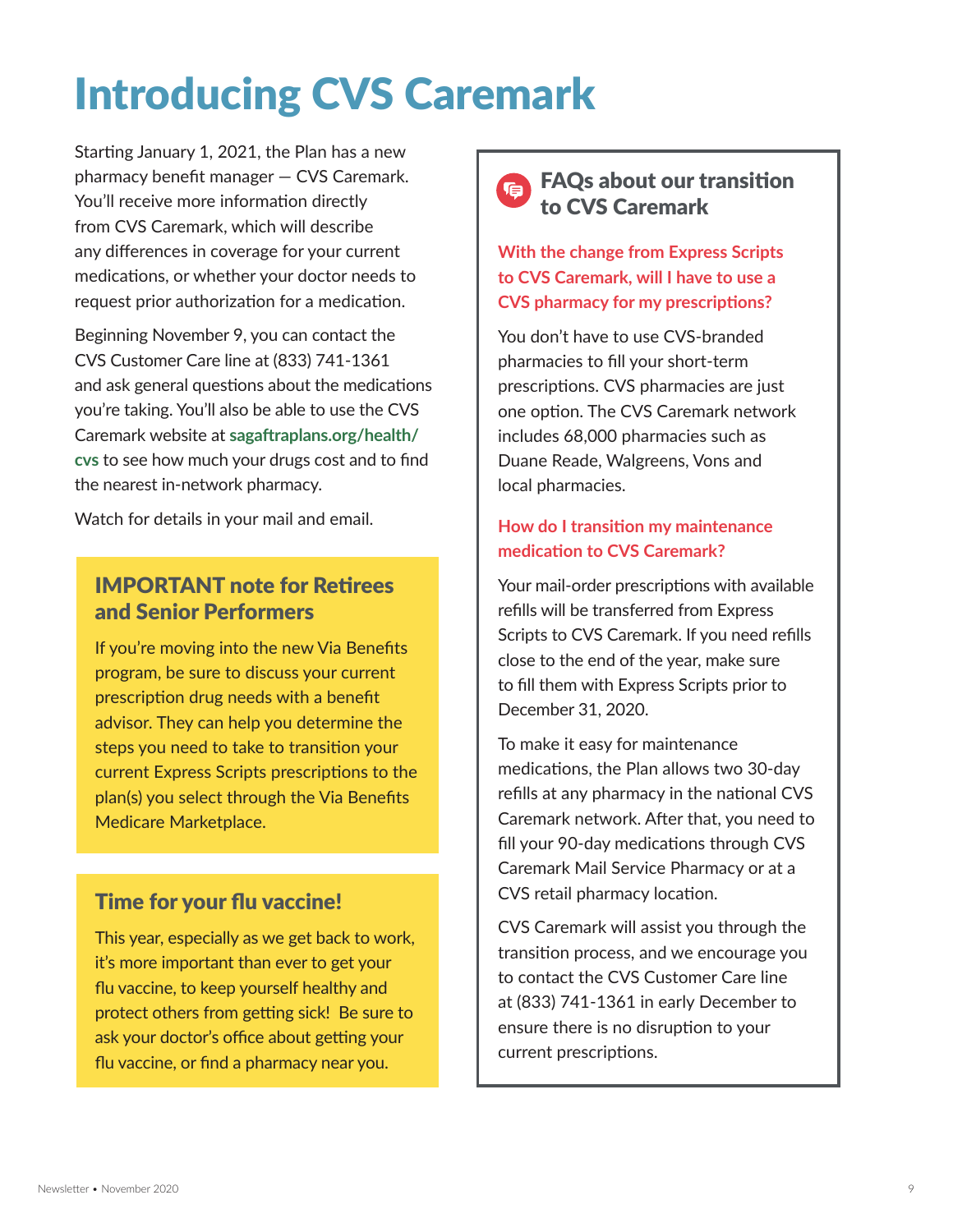# Complete your dependent verification

The SAG-AFTRA Health Plan coordinates benefit payments with the additional health plans that you, your spouse and your dependent children are enrolled in. The plans work together to determine which plan's benefits apply first (primary), next (secondary) and even third (tertiary) as we pay your claims. That's why, when you enroll for your next benefit period, we'll ask you about your other coverage.

The Plan is partnering with HMS, an independent company, to verify any other health plan information for your spouse under age 65 and your eligible dependent children. HMS specializes in securely and efficiently collecting health plan

information and works with some of the largest employers in the United States.

HMS will contact you by mail after you confirm your enrollment with the Plan and ask you to respond to questionnaires about your family members' other health plan coverage (if any). You can complete the process online at **sagaftrahp.coverageupdatecenter.com**. Any information you provide to HMS is strictly confidential and secure. Be sure to respond

Contact HMS at (877) 795-4611 if you have questions when using their website or completing forms you receive in the mail.

promptly to avoid disruption in coverage.

#### FAQs about family coverage and coordination of benefits **G**

**My spouse's employer offers group health coverage. Is he/she required to enroll in that plan?**

With the Plan's new working-spouse rule, your spouse is required to enroll in their employer's plan.

- **• If they enroll with their employer's plan**, and you choose to cover them under the SAG-AFTRA Health Plan as well, their employer's plan will pay benefits first, then our Plan will pay secondary benefits.
- **• If they don't enroll in their employer's plan**, you cannot cover them with us — our Plan will not pay benefits for their healthcare.

You'll need to verify your spouse's access to and enrollment in their employer's health plan before your next benefit period starts. You'll receive forms from HMS, and you can complete the process online. The Plan will not provide coverage for your spouse until the verification process is complete with HMS.

#### **Am I required to enroll my eligible dependent children in my spouse's employer plan?**

Your eligible dependent children **are not required** to enroll in your spouse's employer plan or any other health plan. However, if your dependent children are enrolled in another plan, the SAG-AFTRA Health Plan will coordinate their benefits, based on an insurance industry rule called "the birthday rule." If your birthday (month and day) comes before your spouse's, the Plan pays primary benefits for your dependents. Alternatively, if your spouse's birthday comes first, the Plan pays secondary benefits.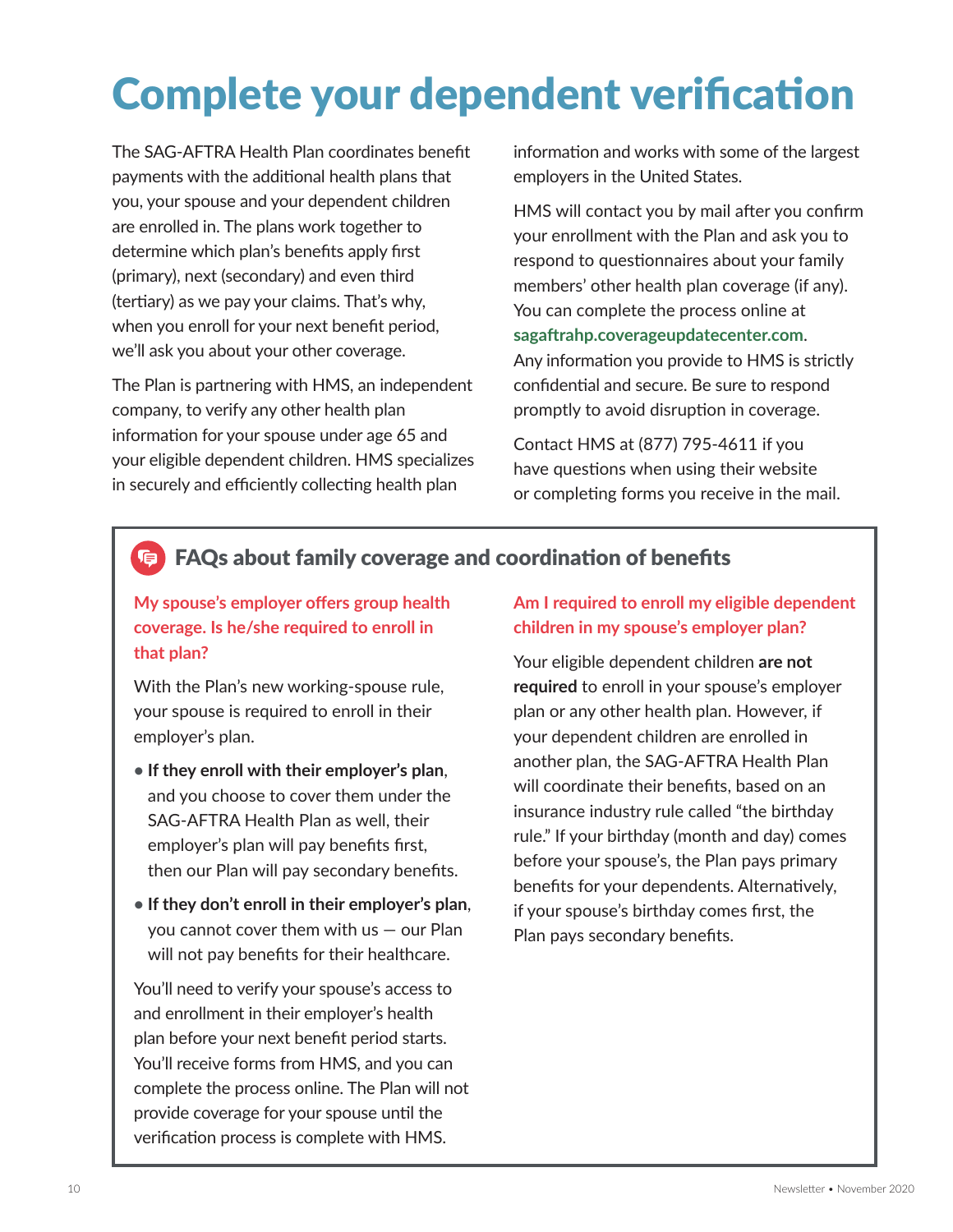# Annual required notices

# Medicare Part D Eligible Individuals — Notice of Creditable Coverage

The SAG-AFTRA Health Plan (Plan) is providing you with this notice to let you know that its prescription drug coverage is comparable to Medicare Part D. If you are eligible for Medicare, please keep this with your other important Plan documents. If you are not currently eligible for Medicare, you may disregard this notice. You are entitled to receive a copy on request, and an updated notice is mailed annually.

If you enroll in a Medicare drug plan, you may be required to provide a copy of this notice when you enroll to avoid paying a higher premium. This notice verifies that you have creditable coverage with the SAG-AFTRA Health Plan so that you are not required to pay the higher premium.

This newsletter provides a basic summary of changes to the SAG-AFTRA Health Plan. You will also receive a Summary of Material Modifications notice with more details. If there is any conflict between the content of this newsletter and the Plan documents, the Plan documents will govern.

# Women's Health and Cancer Rights Act of 1998

The Women's Health and Cancer Rights Act (WHCRA) provides protection for individuals who elect breast reconstruction after a mastectomy. If you have had or are planning to have a mastectomy, you may be entitled to certain benefits under the WHCRA. Contact the Plan, or refer to the Summary Plan Description, for details.